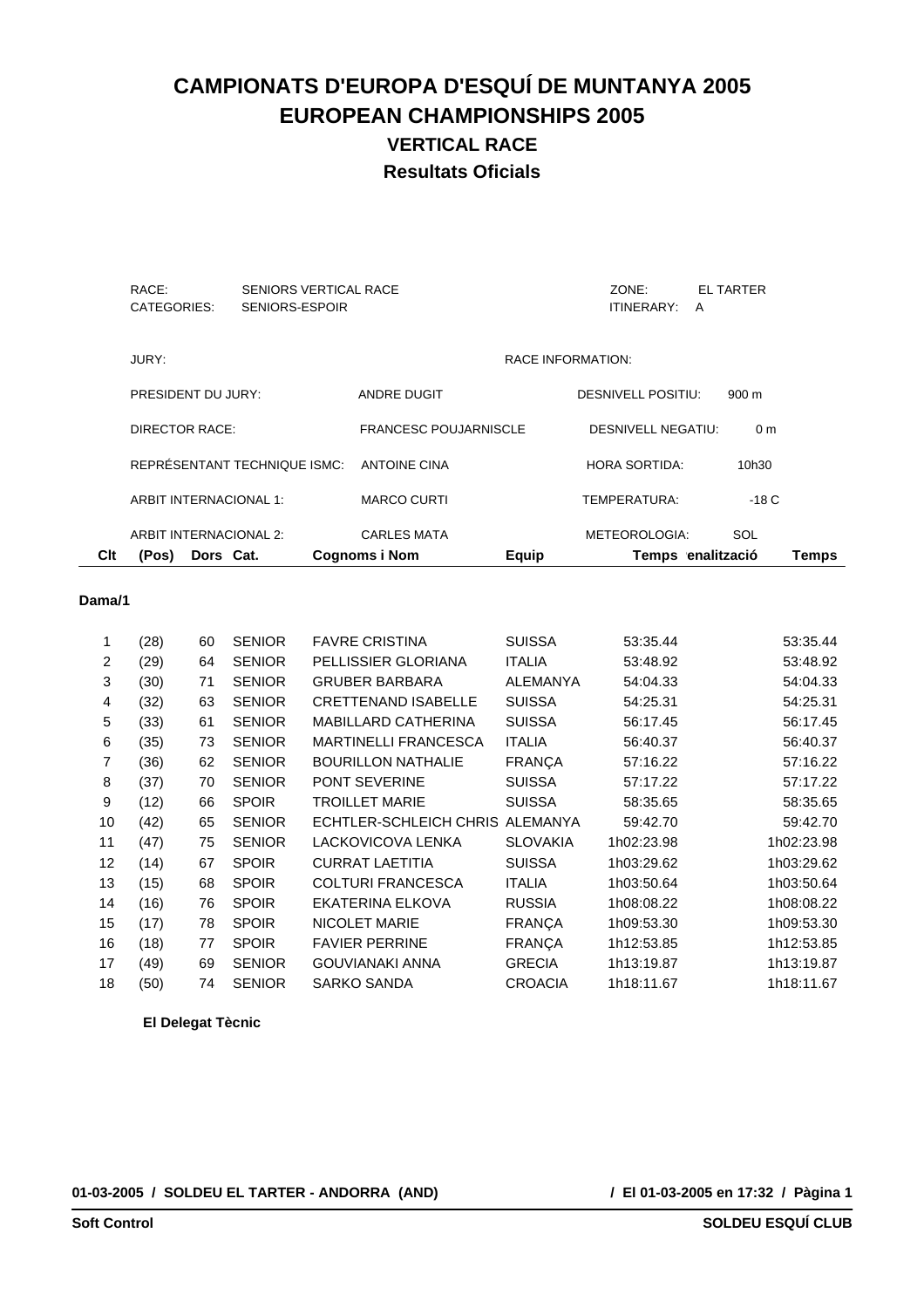| Clt | (Pos)<br>Dors Cat.           |                                         | <b>Cognoms i Nom</b>         | Equip                    |                           | Temps enalització | Temps |
|-----|------------------------------|-----------------------------------------|------------------------------|--------------------------|---------------------------|-------------------|-------|
|     | ARBIT INTERNACIONAL 2:       |                                         | <b>CARLES MATA</b>           |                          | METEOROLOGIA:             | SOL               |       |
|     | ARBIT INTERNACIONAL 1:       |                                         | <b>MARCO CURTI</b>           |                          | TEMPERATURA:              | -18 C             |       |
|     | REPRÉSENTANT TECHNIQUE ISMC: |                                         | <b>ANTOINE CINA</b>          |                          | <b>HORA SORTIDA:</b>      | 10h30             |       |
|     | <b>DIRECTOR RACE:</b>        |                                         | <b>FRANCESC POUJARNISCLE</b> |                          | <b>DESNIVELL NEGATIU:</b> | 0 <sub>m</sub>    |       |
|     | PRESIDENT DU JURY:           |                                         | <b>ANDRE DUGIT</b>           |                          | <b>DESNIVELL POSITIU:</b> | $900 \text{ m}$   |       |
|     | JURY:                        |                                         |                              | <b>RACE INFORMATION:</b> |                           |                   |       |
|     | RACE:<br>CATEGORIES:         | SENIORS VERTICAL RACE<br>SENIORS-ESPOIR |                              |                          | ZONE:<br>ITINERARY:       | EL TARTER<br>A    |       |
|     |                              |                                         |                              |                          |                           |                   |       |

#### **Home/1**

| 1              | (1)  | 26             | <b>SENIOR</b> | <b>ROC AGUSTI</b>           | <b>ESPANYA</b>  | 42:45.08 | 42:45.08 |
|----------------|------|----------------|---------------|-----------------------------|-----------------|----------|----------|
| 2              | (2)  | 3              | <b>SENIOR</b> | PERRIER FLORENT             | <b>FRANÇA</b>   | 43:00.31 | 43:00.31 |
| 3              | (3)  | 5              | <b>SENIOR</b> | <b>MEZZANOTTE MIRCO</b>     | <b>ITALIA</b>   | 44:28.40 | 44:28.40 |
| 4              | (4)  | 6              | <b>SENIOR</b> | <b>HUG ALEXANDER</b>        | <b>SUISSA</b>   | 44:58.84 | 44:58.84 |
| 5              | (5)  | 41             | <b>SENIOR</b> | <b>VAUDAN EMMANUEL</b>      | <b>SUISSA</b>   | 45:10.77 | 45:10.77 |
| 6              | (6)  | $\overline{2}$ | <b>SENIOR</b> | <b>BRUNOD DENNIS</b>        | <b>ITALIA</b>   | 45:21.78 | 45:21.78 |
| $\overline{7}$ | (7)  | 1              | <b>SENIOR</b> | PEREZ MANUEL                | <b>ESPANYA</b>  | 45:48.98 | 45:48.98 |
| 8              | (8)  | 4              | <b>SENIOR</b> | <b>SBALBI TONY</b>          | <b>FRANÇA</b>   | 46:19.13 | 46:19.13 |
| 9              | (1)  | 55             | <b>SPOIR</b>  | <b>REY ALAIN</b>            | <b>SUISSA</b>   | 46:29.94 | 46:29.94 |
| 10             | (9)  | 13             | <b>SENIOR</b> | <b>LUGGER ALEXANDER</b>     | <b>AUSTRIA</b>  | 46:33.84 | 46:33.84 |
| 11             | (2)  | 18             | <b>SPOIR</b>  | <b>TRENTO DENIS</b>         | <b>ITALIA</b>   | 46:40.04 | 46:40.04 |
| 12             | (10) | 12             | <b>SENIOR</b> | PEDERGNANA MATTEO           | <b>ITALIA</b>   | 47:04.61 | 47:04.61 |
| 13             | (11) | 30             | <b>SENIOR</b> | <b>ECOEUR YANNICK</b>       | <b>SUISSA</b>   | 47:07.07 | 47:07.07 |
| 14             | (12) | 35             | <b>SENIOR</b> | <b>SCANU MARIO</b>          | <b>ITALIA</b>   | 47:39.63 | 47:39.63 |
| 15             | (13) | 16             | <b>SENIOR</b> | RINGHOFER ANDREAS           | <b>AUSTRIA</b>  | 47:51.86 | 47:51.86 |
| 16             | (14) | 17             | <b>SENIOR</b> | <b>EPINEY SEBASTIEN</b>     | <b>SUISSA</b>   | 47:54.05 | 47:54.05 |
| 17             | (15) | 32             | <b>SENIOR</b> | ALBOS JOAN                  | <b>ANDORRA</b>  | 48:35.58 | 48:35.58 |
| 18             | (3)  | 53             | <b>SPOIR</b>  | <b>BON MARDISON WILLIAM</b> | <b>FRANÇA</b>   | 48:39.57 | 48:39.57 |
| 19             | (16) | 10             | <b>SENIOR</b> | <b>MADAJ MILAN</b>          | <b>SLOVAKIA</b> | 48:44.33 | 48:44.33 |
| 20             | (4)  | 15             | <b>SPOIR</b>  | <b>MARTI MARCEL</b>         | <b>SUISSA</b>   | 48:46.93 | 48:46.93 |
| 21             | (5)  | 48             | <b>SPOIR</b>  | <b>HOLZKNECHT LORENZO</b>   | <b>ITALIA</b>   | 48:48.91 | 48:48.91 |
| 22             | (6)  | 54             | <b>SPOIR</b>  | <b>SPINI DAVIDE</b>         | <b>ITALIA</b>   | 48:54.62 | 48:54.62 |
| 23             | (7)  | 22             | <b>SPOIR</b>  | <b>MANEA SILVIU</b>         | <b>RUMANIA</b>  | 49:05.25 | 49:05.25 |
| 24             | (17) | $\overline{7}$ | <b>SENIOR</b> | MEILLEUR VINCENT            | <b>FRANÇA</b>   | 49:50.10 | 49:50.10 |
| 25             | (18) | 14             | <b>SENIOR</b> | <b>KLINGER STEFAN</b>       | <b>ALEMANYA</b> | 50:26.57 | 50:26.57 |
|                |      |                |               |                             |                 |          |          |

**01-03-2005 / SOLDEU EL TARTER - ANDORRA (AND)**

 **/ El 01-03-2005 en 17:29 / Pàgina 1**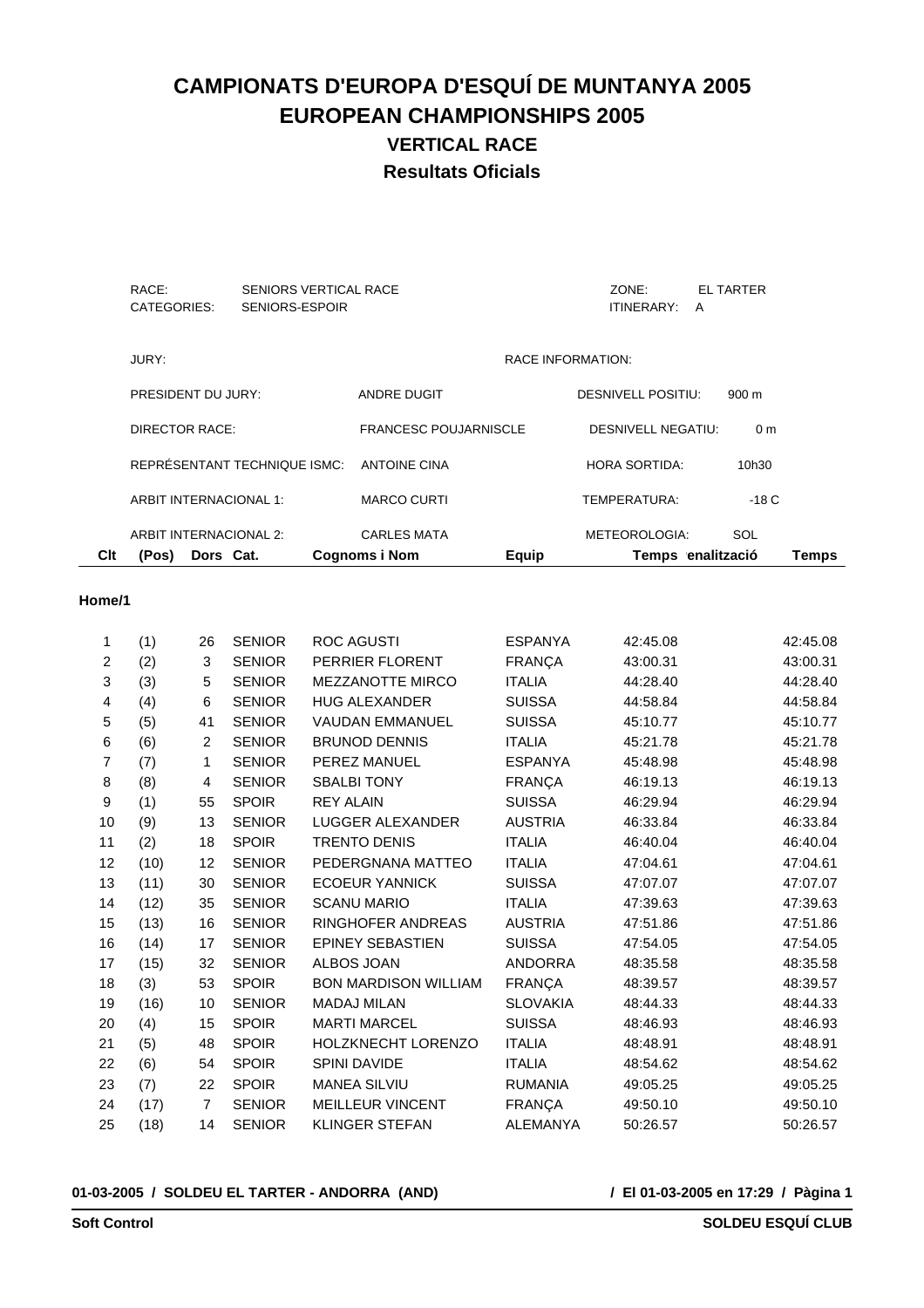### **VERTICAL RACE Resultats Oficials**

| Clt | (Pos) | Dors Cat. |               | <b>Cognoms i Nom</b>        | <b>Equip</b>        | Temps enalització | <b>Temps</b> |
|-----|-------|-----------|---------------|-----------------------------|---------------------|-------------------|--------------|
|     |       |           |               |                             |                     |                   |              |
| 26  | (19)  | 37        | <b>SENIOR</b> | <b>LEX KONRAD</b>           | <b>ALEMANYA</b>     | 50:36.26          | 50:36.26     |
| 27  | (20)  | 9         | <b>SENIOR</b> | <b>CAPDEVILA XAVIER</b>     | <b>ANDORRA</b>      | 50:56.84          | 50:56.84     |
| 28  | (21)  | 24        | <b>SENIOR</b> | PICKL DANIEL                | <b>ALEMANYA</b>     | 51:05.40          | 51:05.40     |
| 29  | (22)  | 43        | <b>SENIOR</b> | <b>RUIZ MINGO</b>           | <b>ANDORRA</b>      | 51:07.13          | 51:07.13     |
| 30  | (8)   | 52        | <b>SPOIR</b>  | PETITJEAN FRANÇOIS          | <b>FRANÇA</b>       | 51:07.72          | 51:07.72     |
| 31  | (23)  | 38        | <b>SENIOR</b> | SOKLIC TOMAZ                | <b>ESLOVENIA</b>    | 51:12.36          | 51:12.36     |
| 32  | (24)  | 34        | <b>SENIOR</b> | <b>COMAS XAVIER</b>         | <b>ANDORRA</b>      | 51:22.96          | 51:22.96     |
| 33  | (25)  | 19        | <b>SENIOR</b> | <b>GALITEANU IONUT</b>      | <b>RUMANIA</b>      | 51:47.33          | 51:47.33     |
| 34  | (9)   | 49        | <b>SPOIR</b>  | <b>FAVRE MICKAEL</b>        | <b>FRANÇA</b>       | 51:56.41          | 51:56.41     |
| 35  | (10)  | 51        | <b>SPOIR</b>  | <b>STANTEJSKY MICHAL</b>    | <b>REPUBLICA T.</b> | 52:28.80          | 52:28.80     |
| 36  | (26)  | 25        | <b>SENIOR</b> | <b>BOHM BENEDIKT</b>        | <b>ALEMANYA</b>     | 53:01.03          | 53:01.03     |
| 37  | (27)  | 46        | <b>SENIOR</b> | <b>KACINA BRANISLAV</b>     | <b>SLOVAKIA</b>     | 53:23.43          | 53:23.43     |
| 38  | (11)  | 29        | <b>SPOIR</b>  | <b>KARNICAR JERNEJ</b>      | <b>ESLOVENIA</b>    | 53:52.18          | 53:52.18     |
| 39  | (31)  | 42        | <b>SENIOR</b> | <b>WARGOCKI MARIUSZ</b>     | <b>POLONIA</b>      | 54:17.45          | 54:17.45     |
| 40  | (34)  | 23        | <b>SENIOR</b> | KOSTOPOULOS NIKOLAOS        | <b>GRECIA</b>       | 56:29.85          | 56:29.85     |
| 41  | (38)  | 20        | <b>SENIOR</b> | THEOCHAROCOULOS IOAN GRECIA |                     | 57:25.49          | 57:25.49     |
| 42  | (39)  | 36        | <b>SENIOR</b> | POCHOBRADSKY JAN            | <b>REPUBLICA T.</b> | 58:02.19          | 58:02.19     |
| 43  | (13)  | 50        | <b>SPOIR</b>  | <b>VONDRA PAVEL</b>         | <b>REPUBLICA T.</b> | 58:56.81          | 58:56.81     |
| 44  | (40)  | 21        | <b>SENIOR</b> | <b>JUSTIN GREGOR</b>        | <b>ESLOVENIA</b>    | 59:21.90          | 59:21.90     |
| 45  | (41)  | 28        | <b>SENIOR</b> | PLESKAC STEPAN              | REPUBLICA T.        | 59:27.91          | 59:27.91     |
| 46  | (43)  | 39        | <b>SENIOR</b> | KAMPOUROPOULOS ALEXA        | <b>GRECIA</b>       | 59:52.26          | 59:52.26     |
| 47  | (44)  | 27        | <b>SENIOR</b> | <b>ANESTIS LOUKAS</b>       | <b>GRECIA</b>       | 1h00:51.83        | 1h00:51.83   |
| 48  | (45)  | 44        | <b>SENIOR</b> | KOZHIN ALEXANDER            | <b>RUSSIA</b>       | 1h01:07.67        | 1h01:07.67   |
| 49  | (46)  | 31        | <b>SENIOR</b> | <b>HEPNAR JOSEF</b>         | <b>REPUBLICA T.</b> | 1h01:39.11        | 1h01:39.11   |
| 50  | (48)  | 47        | <b>SENIOR</b> | <b>ROMANOV SERGEY</b>       | <b>RUSSIA</b>       | 1h07:36.36        | 1h07:36.36   |

**El Delegat Tècnic**

**01-03-2005 / SOLDEU EL TARTER - ANDORRA (AND)**

 **/ El 01-03-2005 en 17:29 / Pàgina 2**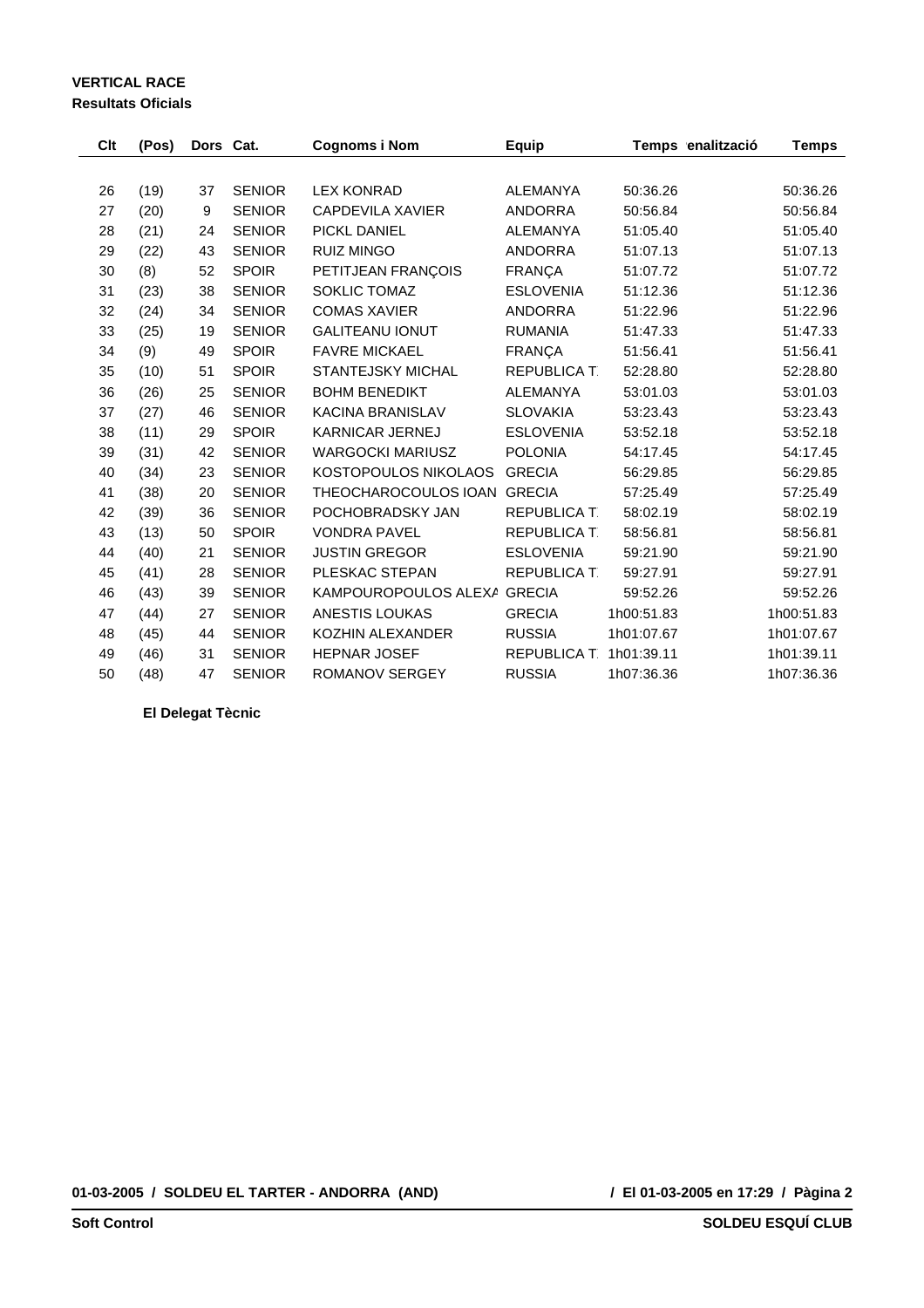| Clt | Dors Cat.<br>(Pos)     |                                                | <b>Cognoms i Nom</b>         | <b>Equip</b>             |                           | Temps enalització     | <b>Temps</b> |
|-----|------------------------|------------------------------------------------|------------------------------|--------------------------|---------------------------|-----------------------|--------------|
|     | ARBIT INTERNACIONAL 2: |                                                | <b>CARLES MATA</b>           |                          | METEOROLOGIA:             | SOL                   |              |
|     | ARBIT INTERNACIONAL 1: |                                                | <b>MARCO CURTI</b>           |                          | TEMPERATURA:              | $-18C$                |              |
|     |                        | REPRÉSENTANT TECHNIQUE ISMC:                   | <b>ANTOINE CINA</b>          |                          | <b>HORA SORTIDA:</b>      | 10h30                 |              |
|     | DIRECTOR RACE:         |                                                | <b>FRANCESC POUJARNISCLE</b> |                          | DESNIVELL NEGATIU:        | 0 <sub>m</sub>        |              |
|     | PRESIDENT DU JURY:     |                                                | ANDRE DUGIT                  |                          | <b>DESNIVELL POSITIU:</b> | 900 m                 |              |
|     | JURY:                  |                                                |                              | <b>RACE INFORMATION:</b> |                           |                       |              |
|     | RACE:<br>CATEGORIES:   | <b>SENIORS VERTICAL RACE</b><br>SENIORS-ESPOIR |                              |                          | ZONE:<br>ITINERARY:       | <b>EL TARTER</b><br>A |              |

### **Dama/SPOIR**

|   | ั12) | 66 | <b>SPOIR</b> | <b>TROILLET MARIE</b>    | <b>SUISSA</b> | 58:35.65   | 58:35.65   |
|---|------|----|--------------|--------------------------|---------------|------------|------------|
|   | 14)  | 67 | <b>SPOIR</b> | <b>CURRAT LAETITIA</b>   | <b>SUISSA</b> | 1h03:29.62 | 1h03:29.62 |
|   | 15)  | 68 | <b>SPOIR</b> | <b>COLTURI FRANCESCA</b> | <b>ITALIA</b> | 1h03:50.64 | 1h03:50.64 |
|   | (16) | 76 | <b>SPOIR</b> | EKATERINA ELKOVA         | <b>RUSSIA</b> | 1h08:08.22 | 1h08:08.22 |
| 5 |      | 78 | <b>SPOIR</b> | NICOLET MARIE            | <b>FRANCA</b> | 1h09:53.30 | 1h09:53.30 |
| 6 | 18)  |    | <b>SPOIR</b> | <b>FAVIER PERRINE</b>    | <b>FRANCA</b> | 1h12:53.85 | 1h12:53.85 |
|   |      |    |              |                          |               |            |            |

### **El Delegat Tècnic**

**01-03-2005 / SOLDEU EL TARTER - ANDORRA (AND)**

 **/ El 01-03-2005 en 17:26 / Pàgina 1**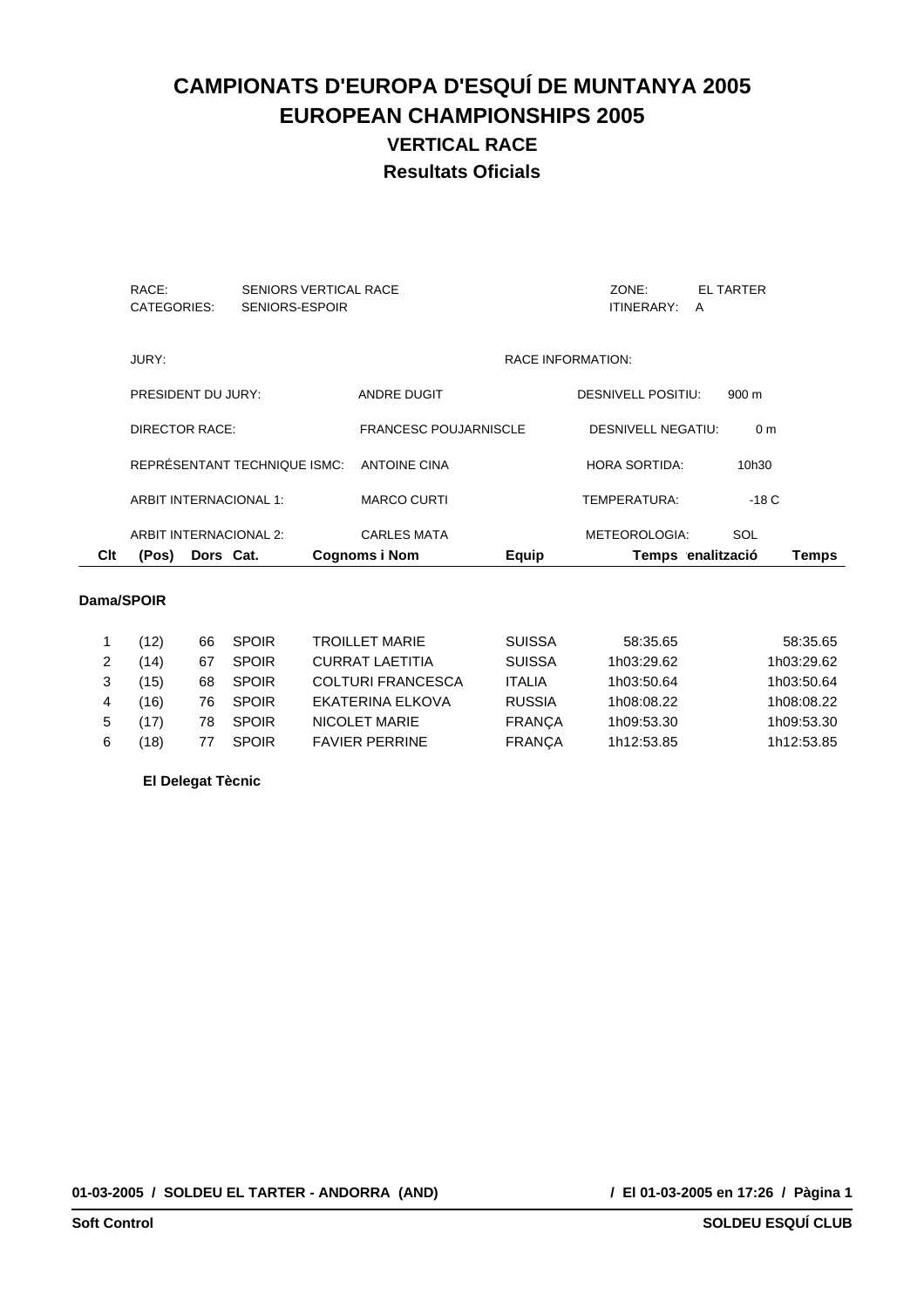| Clt | (Pos)<br>Dors Cat.           |                                         | <b>Cognoms i Nom</b>         | Equip                    |                           | Temps enalització     | Temps |
|-----|------------------------------|-----------------------------------------|------------------------------|--------------------------|---------------------------|-----------------------|-------|
|     | ARBIT INTERNACIONAL 2:       |                                         | <b>CARLES MATA</b>           |                          | METEOROLOGIA:             | SOL                   |       |
|     | ARBIT INTERNACIONAL 1:       |                                         | <b>MARCO CURTI</b>           |                          | TEMPERATURA:              | $-18C$                |       |
|     | REPRÉSENTANT TECHNIQUE ISMC: |                                         | ANTOINE CINA                 |                          | <b>HORA SORTIDA:</b>      | 10h30                 |       |
|     | DIRECTOR RACE:               |                                         | <b>FRANCESC POUJARNISCLE</b> |                          | <b>DESNIVELL NEGATIU:</b> | 0 <sub>m</sub>        |       |
|     | PRESIDENT DU JURY:           |                                         | <b>ANDRE DUGIT</b>           |                          | <b>DESNIVELL POSITIU:</b> | $900 \text{ m}$       |       |
|     | JURY:                        |                                         |                              | <b>RACE INFORMATION:</b> |                           |                       |       |
|     | RACE:<br>CATEGORIES:         | SENIORS VERTICAL RACE<br>SENIORS-ESPOIR |                              |                          | ZONE:<br>ITINERARY:       | <b>EL TARTER</b><br>A |       |
|     |                              |                                         |                              |                          |                           |                       |       |

#### **Home/SPOIR**

|    | (1)  | 55 | <b>SPOIR</b> | <b>REY ALAIN</b>            | <b>SUISSA</b>       | 46:29.94 | 46:29.94 |
|----|------|----|--------------|-----------------------------|---------------------|----------|----------|
| 2  | (2)  | 18 | <b>SPOIR</b> | <b>TRENTO DENIS</b>         | <b>ITALIA</b>       | 46:40.04 | 46:40.04 |
| 3  | (3)  | 53 | <b>SPOIR</b> | <b>BON MARDISON WILLIAM</b> | <b>FRANCA</b>       | 48:39.57 | 48:39.57 |
| 4  | (4)  | 15 | <b>SPOIR</b> | <b>MARTI MARCEL</b>         | <b>SUISSA</b>       | 48:46.93 | 48:46.93 |
| 5  | (5)  | 48 | <b>SPOIR</b> | <b>HOLZKNECHT LORENZO</b>   | <b>ITALIA</b>       | 48:48.91 | 48:48.91 |
| 6  | (6)  | 54 | <b>SPOIR</b> | <b>SPINI DAVIDE</b>         | <b>ITALIA</b>       | 48:54.62 | 48:54.62 |
| 7  | (7)  | 22 | <b>SPOIR</b> | <b>MANEA SILVIU</b>         | <b>RUMANIA</b>      | 49:05.25 | 49:05.25 |
| 8  | (8)  | 52 | <b>SPOIR</b> | PETITJEAN FRANÇOIS          | <b>FRANCA</b>       | 51:07.72 | 51:07.72 |
| 9  | (9)  | 49 | <b>SPOIR</b> | <b>FAVRE MICKAEL</b>        | <b>FRANCA</b>       | 51:56.41 | 51:56.41 |
| 10 | (10) | 51 | <b>SPOIR</b> | <b>STANTEJSKY MICHAL</b>    | <b>REPUBLICA T</b>  | 52:28.80 | 52:28.80 |
| 11 | (11) | 29 | <b>SPOIR</b> | KARNICAR JERNEJ             | <b>ESLOVENIA</b>    | 53:52.18 | 53:52.18 |
| 12 | (13) | 50 | <b>SPOIR</b> | <b>VONDRA PAVEL</b>         | <b>REPUBLICA T.</b> | 58:56.81 | 58:56.81 |
|    |      |    |              |                             |                     |          |          |

**El Delegat Tècnic**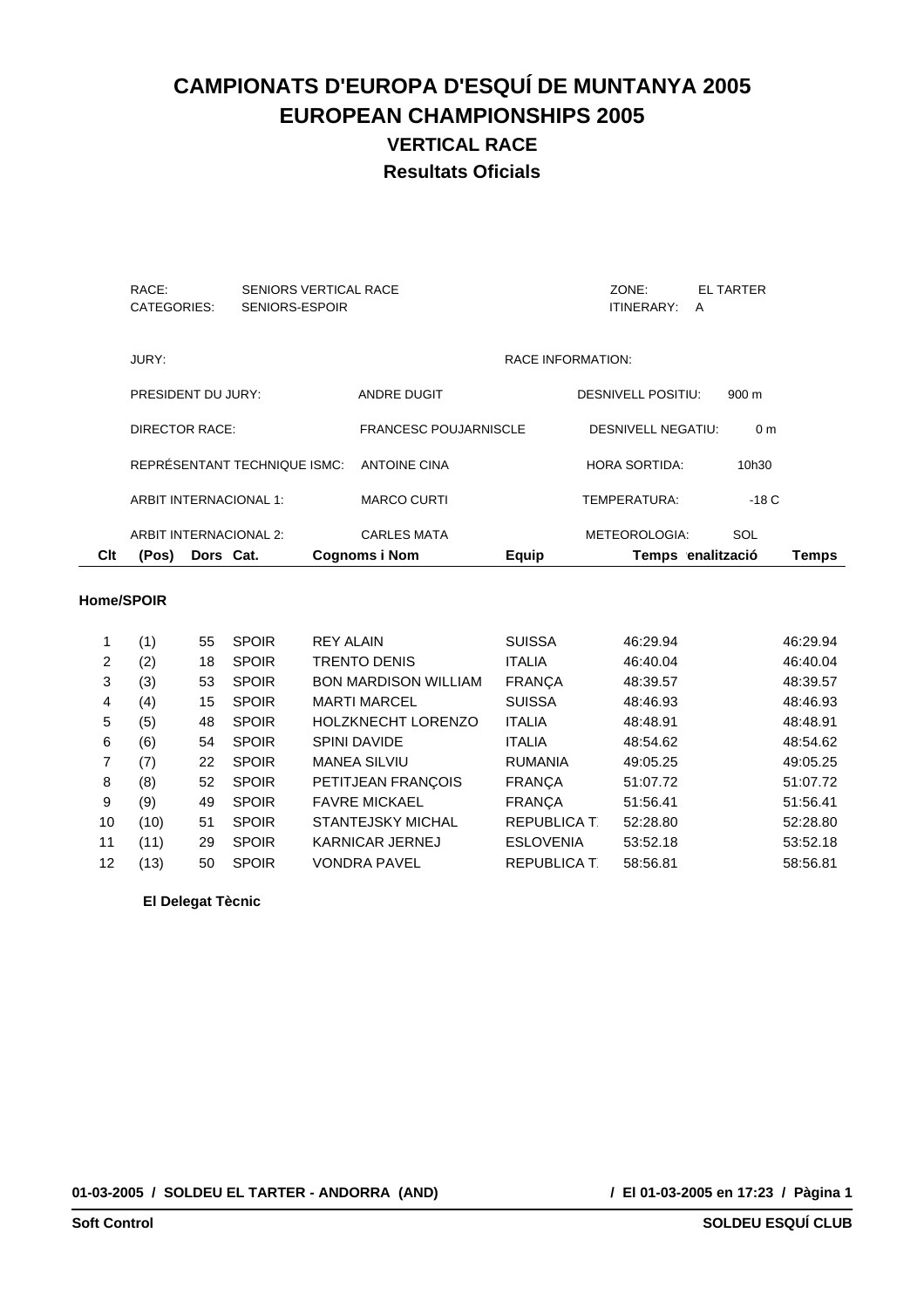| Clt | (Pos)<br>Dors Cat.     |                                            | <b>Cognoms i Nom</b>         | <b>Equip</b>             |                           | Temps enalització     | <b>Temps</b> |
|-----|------------------------|--------------------------------------------|------------------------------|--------------------------|---------------------------|-----------------------|--------------|
|     | ARBIT INTERNACIONAL 2: |                                            | <b>CARLES MATA</b>           |                          | METEOROLOGIA:             | SOL                   |              |
|     | ARBIT INTERNACIONAL 1: |                                            | <b>MARCO CURTI</b>           |                          | TEMPERATURA:              | $-18C$                |              |
|     |                        | REPRÉSENTANT TECHNIQUE ISMC:               | <b>ANTOINE CINA</b>          |                          | <b>HORA SORTIDA:</b>      | 10h30                 |              |
|     | DIRECTOR RACE:         |                                            | <b>FRANCESC POUJARNISCLE</b> |                          | DESNIVELL NEGATIU:        | 0 <sub>m</sub>        |              |
|     | PRESIDENT DU JURY:     |                                            | ANDRE DUGIT                  |                          | <b>DESNIVELL POSITIU:</b> | 480 m                 |              |
|     | JURY:                  |                                            |                              | <b>RACE INFORMATION:</b> |                           |                       |              |
|     | RACE:<br>CATEGORIES:   | YOUNGSVERTICAL RACE<br><b>JUNIOR-CADET</b> |                              |                          | ZONE:<br>ITINERARY:       | <b>EL TARTER</b><br>в |              |

### **Dama/JUNIOR**

|   | ้19) | 135 JUNIOR |               | DEOLA ELISA             | <b>ITALIA</b>  | 31:48.81 | 31:48.81 |
|---|------|------------|---------------|-------------------------|----------------|----------|----------|
| 2 | (20) | 138        | <b>JUNIOR</b> | <b>CUMINETTI SILVIA</b> | <b>ITALIA</b>  | 32:03.81 | 32:03.81 |
| 3 | (22) | 136        | <b>JUNIOR</b> | <b>GEX-FABRY EMILIE</b> | <b>SUISSA</b>  | 33:18.54 | 33:18.54 |
| 4 | (23) | 139        | <b>JUNIOR</b> | <b>HERNANDEZ ONA</b>    | <b>ESPANYA</b> | 35:16.73 | 35:16.73 |
| 5 | (24) | 140        | <b>JUNIOR</b> | PERNET CORALIE          | <b>SUISSA</b>  | 36:42.30 | 36:42.30 |
| 6 | '25) | 137        | <b>JUNIOR</b> | ALLIBERT COLINE         | <b>FRANCA</b>  | 39:42.11 | 39:42.11 |

### **El Delegat Tècnic**

**01-03-2005 / SOLDEU EL TARTER - ANDORRA (AND)**

 **/ El 01-03-2005 en 17:16 / Pàgina 1**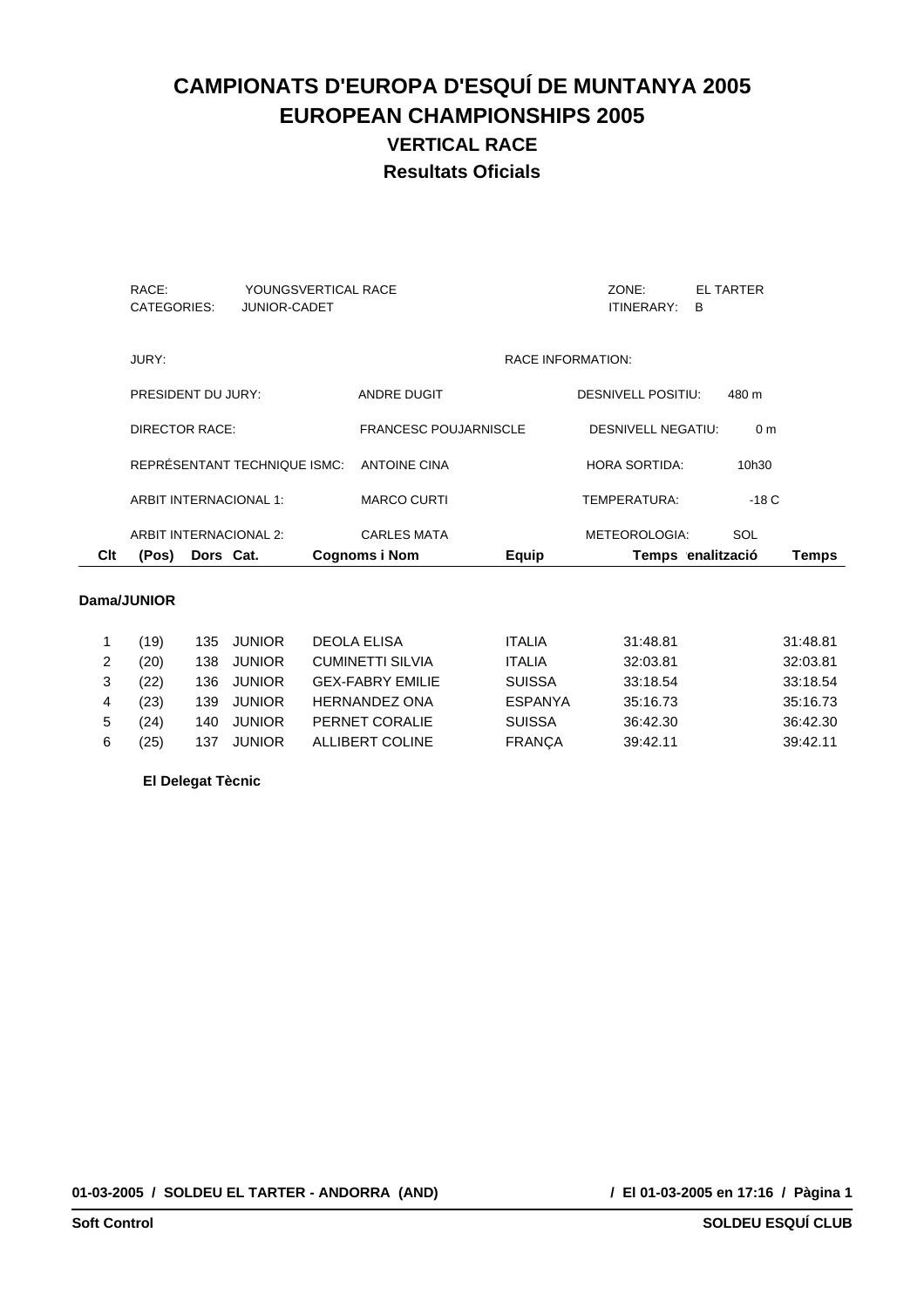| Clt | (Pos)<br>Dors Cat.     |                                            | <b>Cognoms i Nom</b>         | Equip                    |                           | Temps enalització | <b>Temps</b> |
|-----|------------------------|--------------------------------------------|------------------------------|--------------------------|---------------------------|-------------------|--------------|
|     | ARBIT INTERNACIONAL 2: |                                            | <b>CARLES MATA</b>           |                          | METEOROLOGIA:             | SOL               |              |
|     | ARBIT INTERNACIONAL 1: |                                            | <b>MARCO CURTI</b>           |                          | TEMPERATURA:              | -18 C             |              |
|     |                        | REPRÉSENTANT TECHNIQUE ISMC:               | ANTOINE CINA                 |                          | <b>HORA SORTIDA:</b>      | 10h30             |              |
|     | DIRECTOR RACE:         |                                            | <b>FRANCESC POUJARNISCLE</b> |                          | <b>DESNIVELL NEGATIU:</b> | 0 <sub>m</sub>    |              |
|     | PRESIDENT DU JURY:     |                                            | <b>ANDRE DUGIT</b>           |                          | <b>DESNIVELL POSITIU:</b> | 480 m             |              |
|     | JURY:                  |                                            |                              | <b>RACE INFORMATION:</b> |                           |                   |              |
|     | RACE:<br>CATEGORIES:   | YOUNGSVERTICAL RACE<br><b>JUNIOR-CADET</b> |                              |                          | ZONE:<br>ITINERARY:       | EL TARTER<br>в    |              |
|     |                        |                                            |                              |                          |                           |                   |              |

#### **Home/JUNIOR**

| 1  | (1)  | 96  | <b>JUNIOR</b> | <b>EYDALLIN MATEO</b>    | <b>ITALIA</b>    | 23:39.30 | 23:39.30 |
|----|------|-----|---------------|--------------------------|------------------|----------|----------|
| 2  | (2)  | 90  | <b>JUNIOR</b> | <b>BRUCHEZ PIERRE</b>    | <b>SUISSA</b>    | 23:48.87 | 23:48.87 |
| 3  | (3)  | 91  | <b>JUNIOR</b> | CHARVOZ MATHIEU          | <b>SUISSA</b>    | 24:53.54 | 24:53.54 |
| 4  | (4)  | 103 | <b>JUNIOR</b> | <b>PARDIN YANN</b>       | <b>FRANÇA</b>    | 25:10.75 | 25:10.75 |
| 5  | (5)  | 102 | <b>JUNIOR</b> | ALLEMAND JEREMY          | <b>FRANÇA</b>    | 25:21.07 | 25:21.07 |
| 6  | (6)  | 88  | <b>JUNIOR</b> | <b>JOSE CHARRIERE</b>    | <b>SUISSA</b>    | 25:23.22 | 25:23.22 |
| 7  | (7)  | 105 | <b>JUNIOR</b> | <b>MANEA RARES</b>       | <b>RUMANIA</b>   | 25:57.13 | 25:57.13 |
| 8  | (8)  | 98  | <b>JUNIOR</b> | <b>KUHAR NEJC</b>        | <b>ESLOVENIA</b> | 26:03.27 | 26:03.27 |
| 9  | (9)  | 95  | <b>JUNIOR</b> | <b>TASSION VINCENT</b>   | <b>FRANÇA</b>    | 26:07.27 | 26:07.27 |
| 10 | (10) | 99  | <b>JUNIOR</b> | <b>SOLA MARC</b>         | <b>ESPANYA</b>   | 26:16.57 | 26:16.57 |
| 11 | (11) | 101 | <b>JUNIOR</b> | PICCENI FULVIO           | <b>ITALIA</b>    | 26:36.11 | 26:36.11 |
| 12 | (12) | 100 | <b>JUNIOR</b> | <b>BRON SEBASTIEN</b>    | <b>FRANÇA</b>    | 26:37.99 | 26:37.99 |
| 13 | (13) | 89  | <b>JUNIOR</b> | RICHARD ALAIN            | <b>SUISSA</b>    | 26:42.89 | 26:42.89 |
| 14 | (14) | 134 | <b>JUNIOR</b> | <b>ANDREOLA ELIA</b>     | <b>ITALIA</b>    | 26:54.49 | 26:54.49 |
| 15 | (15) | 97  | <b>JUNIOR</b> | <b>KARNICAR ZIGA</b>     | <b>ESLOVENIA</b> | 26:57.75 | 26:57.75 |
| 16 | (16) | 92  | <b>JUNIOR</b> | <b>CORTHAY RAPHAEL</b>   | <b>SUISSA</b>    | 27:33.98 | 27:33.98 |
| 17 | (17) | 104 | <b>JUNIOR</b> | <b>GUARDIA JAUME</b>     | <b>ESPANYA</b>   | 28:00.53 | 28:00.53 |
| 18 | (18) | 93  | <b>JUNIOR</b> | <b>BECZAKA GRZEGORZ</b>  | <b>POLONIA</b>   | 29:12.01 | 29:12.01 |
| 19 | (21) | 94  | <b>JUNIOR</b> | <b>SIDERIS VASILEIOS</b> | <b>GRECIA</b>    | 33:14.82 | 33:14.82 |

**El Delegat Tècnic**

**01-03-2005 / SOLDEU EL TARTER - ANDORRA (AND)**

 **/ El 01-03-2005 en 17:16 / Pàgina 1**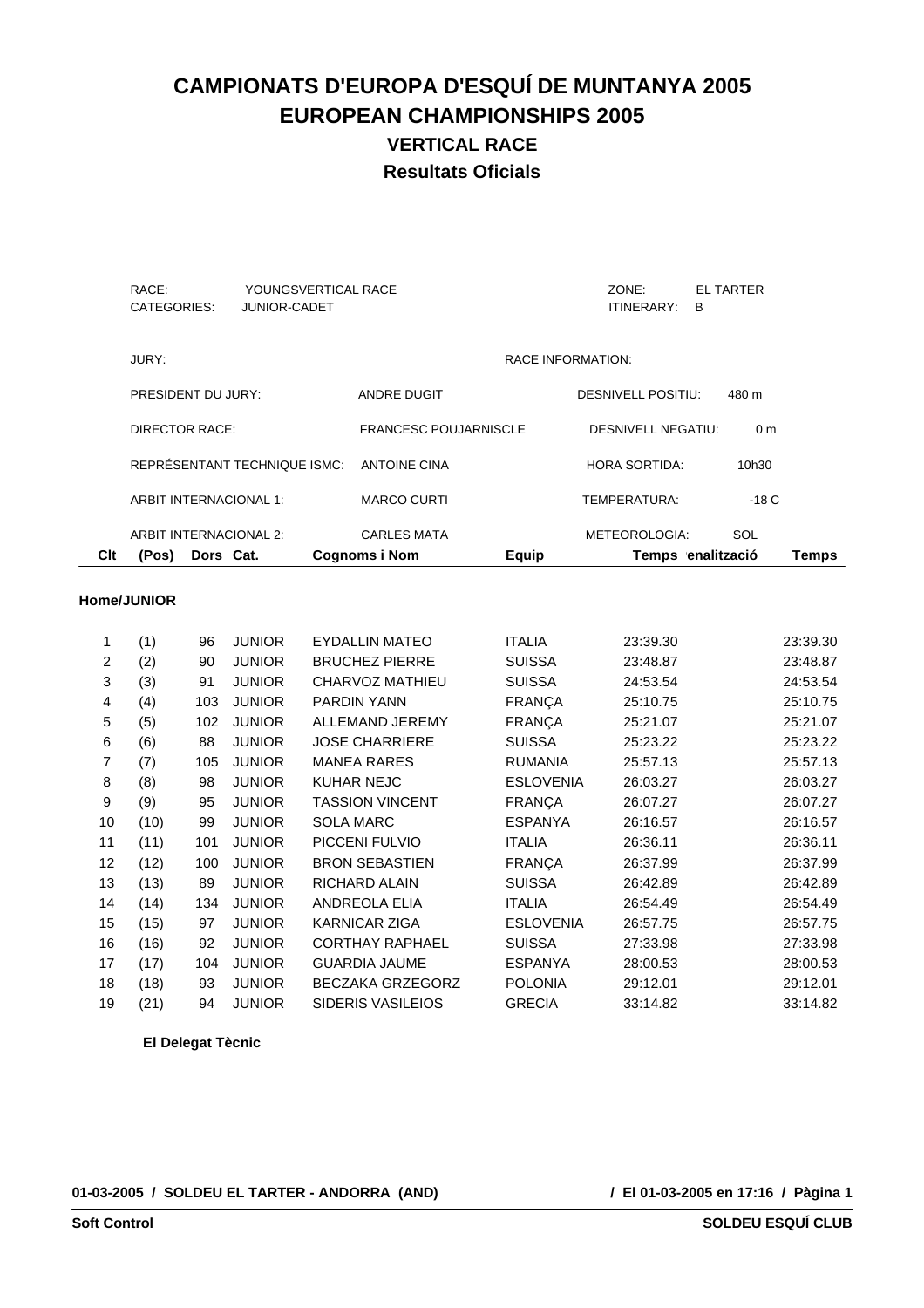| Clt | (Pos)<br>Dors Cat.     |                                            | <b>Cognoms i Nom</b>         | Equip                    |                           | Temps enalització     | Temps |
|-----|------------------------|--------------------------------------------|------------------------------|--------------------------|---------------------------|-----------------------|-------|
|     | ARBIT INTERNACIONAL 2: |                                            | <b>CARLES MATA</b>           |                          | METEOROLOGIA:             | SOL                   |       |
|     | ARBIT INTERNACIONAL 1: |                                            | <b>MARCO CURTI</b>           |                          | TEMPERATURA:              | $-18C$                |       |
|     |                        | REPRÉSENTANT TECHNIQUE ISMC:               | <b>ANTOINE CINA</b>          |                          | <b>HORA SORTIDA:</b>      | 10h30                 |       |
|     | DIRECTOR RACE:         |                                            | <b>FRANCESC POUJARNISCLE</b> |                          | <b>DESNIVELL NEGATIU:</b> | 0 <sub>m</sub>        |       |
|     | PRESIDENT DU JURY:     |                                            | ANDRE DUGIT                  |                          | <b>DESNIVELL POSITIU:</b> | 480 m                 |       |
|     | JURY:                  |                                            |                              | <b>RACE INFORMATION:</b> |                           |                       |       |
|     | RACE:<br>CATEGORIES:   | YOUNGSVERTICAL RACE<br><b>JUNIOR-CADET</b> |                              |                          | ZONE:<br>ITINERARY:       | <b>EL TARTER</b><br>B |       |
|     |                        |                                            |                              |                          |                           |                       |       |

### **Dama/CADET**

|   | (21 |     | 145 CADET | DOBOSOVA MARTINA    | <b>SLOVAKIA</b> | 36:03.58 | 36:03.58 |
|---|-----|-----|-----------|---------------------|-----------------|----------|----------|
|   | 22) | 150 | CADET     | DOBOSOVA ZUZANA     | <b>SLOVAKIA</b> | 36:36.65 | 36:36.65 |
|   | 23) | 146 | CADET     | RICHARD MIREILLE    | <b>SUISSA</b>   | 36:44.73 | 36:44.73 |
|   | 24) | 148 | CADET     | LAZZERI LAURA       | ITAI IA         | 37:28.93 | 37:28.93 |
| 5 | 25) | 149 | CADET     | LAVY MURIEL         | ITAI IA         | 40:47.39 | 40:47.39 |
| 6 | 26) | 147 | CADET     | <b>JORNET NAILA</b> | <b>ESPANYA</b>  | 41:03.02 | 41:03.02 |
|   |     |     |           |                     |                 |          |          |

### **El Delegat Tècnic**

**01-03-2005 / SOLDEU EL TARTER - ANDORRA (AND)**

 **/ El 01-03-2005 en 17:20 / Pàgina 1**